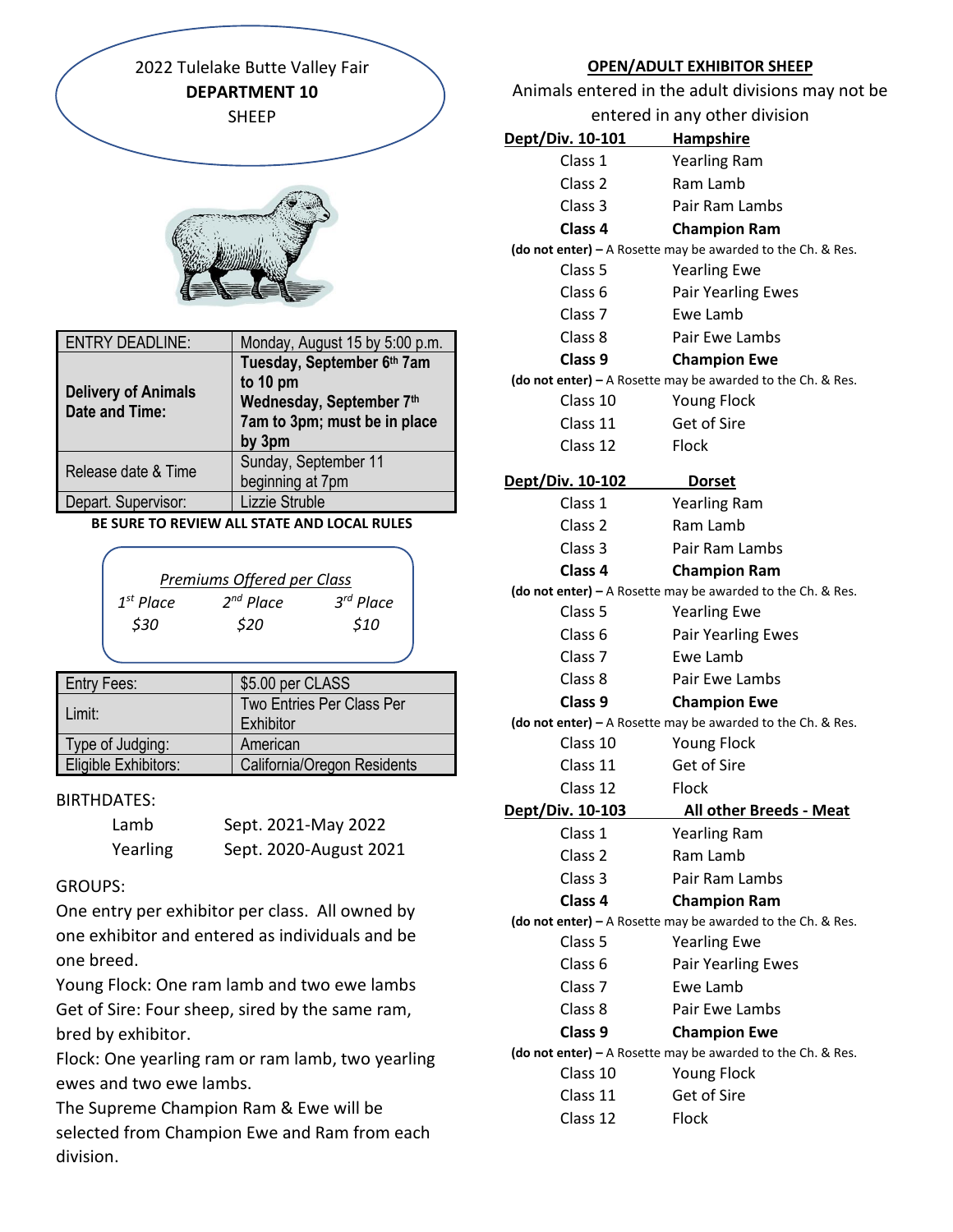| Dept/Div. 10-104   | All other Breeds - Wool                                     |  |
|--------------------|-------------------------------------------------------------|--|
| Class 1            | <b>Yearling Ram</b>                                         |  |
| Class <sub>2</sub> | Ram Lamb                                                    |  |
| Class <sub>3</sub> | Pair Ram Lambs                                              |  |
| Class 4            | <b>Champion Ram</b>                                         |  |
|                    | (do not enter) - A Rosette may be awarded to the Ch. & Res. |  |
| Class <sub>5</sub> | <b>Yearling Ewe</b>                                         |  |
| Class 6            | <b>Pair Yearling Ewes</b>                                   |  |
| Class <sub>7</sub> | Ewe Lamb                                                    |  |
| Class 8            | Pair Ewe Lambs                                              |  |
| Class 9            | <b>Champion Ewe</b>                                         |  |
|                    | (do not enter) - A Rosette may be awarded to the Ch. & Res. |  |
| Class 10           | <b>Young Flock</b>                                          |  |
| Class 11           | Get of Sire                                                 |  |
| Class 12           | Flock                                                       |  |
| Dept/Div. 10-105   | <b>Wether Sire/Dam</b>                                      |  |
| Class 1            | <b>Yearling Ram</b>                                         |  |
| Class <sub>2</sub> | Ram Lamb                                                    |  |
| Class <sub>3</sub> | Pair Ram Lambs                                              |  |
| Class 4            | <b>Champion Ram</b>                                         |  |
|                    | (do not enter) - A Rosette may be awarded to the Ch. & Res. |  |
| Class 5            | <b>Supreme Ch. Ram</b>                                      |  |
| Class 6            | <b>Yearling Ewe</b>                                         |  |
| Class <sub>7</sub> | <b>Pair Yearling Ewes</b>                                   |  |
| Class 8            | Ewe Lamb                                                    |  |
| Class 9            | Pair Ewe Lambs                                              |  |
| Class 10           | <b>Champion Ewe</b>                                         |  |
|                    | (do not enter) - A Rosette may be awarded to the Ch. & Res. |  |
| Class 11           | Supreme Ch. Ewe                                             |  |
| Class 12           | <b>Young Flock</b>                                          |  |
| Class 13           | Get of Sire                                                 |  |
| Class 14           | Flock                                                       |  |
| Dept/Div. 10-106   | <b>Commercial Sheep</b>                                     |  |

NOTE: A permanent ear tag or tattoo number is required. Animals, which have been registered by a purebred breed association, cannot be entered in this Division. Rosettes will be awarded to the Champion Ram and Ewe. The Champions from this division are not

| eligible to compete for Supreme Champion Ram and Ewe. |                                                             |  |
|-------------------------------------------------------|-------------------------------------------------------------|--|
| Class 1                                               | <b>Yearling Ram</b>                                         |  |
| Class 2                                               | Ram Lamb                                                    |  |
| Class 3                                               | Pair Ram Lambs                                              |  |
| Class 4                                               | <b>Champion Ram</b>                                         |  |
|                                                       | (do not enter) – A Rosette may be awarded to the Ch. & Res. |  |
| Class 5                                               | <b>Yearling Ewe</b>                                         |  |
| Class 6                                               | <b>Pair Yearling Ewes</b>                                   |  |
| Class <sub>7</sub>                                    | Ewe Lamb                                                    |  |
| Class 8                                               | Pair Ewe Lambs                                              |  |
| — —                                                   | - -                                                         |  |

**Class 9 Champion Ewe**

Class 10 Young Flock

**(do not enter) –** A Rosette may be awarded to the Ch. & Res.

Class 11 Get of Sire Class 12 Flock

#### **JUNIOR MARKET LAMB (9-18 years old and older as of Jan. 1st)**

| Entry Fees:          | \$25.00 per entry                 |
|----------------------|-----------------------------------|
| Limit:               | Two Entries Per Class Per         |
|                      | Exhibitor                         |
| Type of Judging:     | Danish                            |
| Pre-Weigh/Tagging:   | July 2022 - Date TBD              |
| Weigh In Date:       | Wednesday, September 7            |
| Eligible Exhibitors: | 10A District Residents Only       |
|                      | It is required to sign up for the |
| Showmanship:         | appropriate showmanship class     |
|                      | listed at the end of the sheep    |
|                      | division.                         |

NOTE: Rosettes will be awarded to Grand & Reserve Champion Market Lambs. All breeds are judged together. Exhibitors must be the bonafide owner of the animal at least 60 days before the opening day of the fair.

#### **Market Lamb Grade Scorecard**

| <b>Market Ready</b>                     | USDA Prime or Choice quality with<br>12th rib back fat range .16-.35,<br>average or greater conformation<br>and cutability. |
|-----------------------------------------|-----------------------------------------------------------------------------------------------------------------------------|
| Two rankings of Market Ready            |                                                                                                                             |
| <b>Blue Ribbon</b>                      | Excel in "Market Ready" criteria.                                                                                           |
| <b>Red Ribbon</b>                       | Average in "Market Ready" criteria<br>Good or lower quality grade with<br>$12th$ rib back fat range < 16 or<br>$>35$ :      |
| White Ribbon<br><b>NOT MARKET READY</b> | Under finished lambs grading<br>USDS Good or lower, below-<br>average conformation or cutablity                             |
|                                         |                                                                                                                             |

#### **Dept/Div. 10-201 Junior Market Lamb**

| No halters allowed while showing |                              |
|----------------------------------|------------------------------|
| Class 1                          | Weather or Ewe Lambs, 105 to |
|                                  | 160 lbs.                     |
| Class 2                          | Non-Market Light Weight Lamb |
| Class 3                          | Non-Market Heavy Weigh Lamb  |

Lambs not meeting the minimum weight of 105 lbs. or in excess of 160 pounds will be automatically entered as a Non-Market Light Weight Lamb or a non-market heavy weight lamb and will not be eligible for the auction. Eligible to show in Showmanship Class.

## Class 4 Group of Market Lambs Ribbons – 1st through 3rd place NO ENTRY FEE – ENTER

AT RING Best group of three market lambs shown in the market classes and owned by members of the same club or chapter. One entry per club or chapter.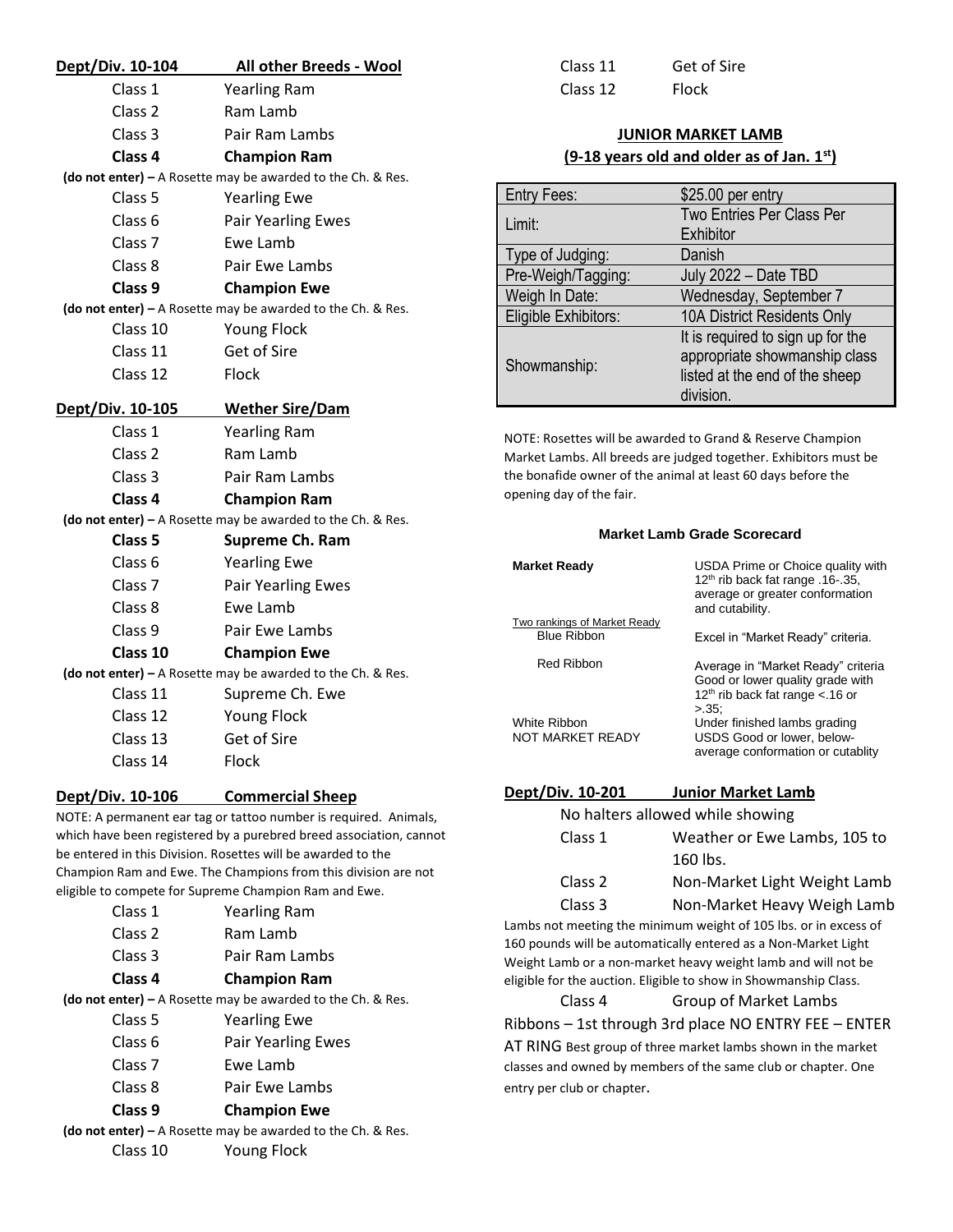## **Junior Sheep Showmanship (9-18 years old and older as of Jan. 1st)**

| Premiums Offered per Class |             |                    |                |
|----------------------------|-------------|--------------------|----------------|
|                            | $1st$ Place | $2^{nd}$ Place     | $3^{rd}$ Place |
|                            | \$35        | <i><b>\$20</b></i> | S20            |

| <b>Entry Fees:</b>   | No Entry Fee             |
|----------------------|--------------------------|
| Limit:               | One entry per exhibitor  |
| Type of Judging:     | American                 |
| Eligible Exhibitors: | Junior California/Oregon |
|                      | <b>Residents</b>         |

NOTE: ALL EXHIBITORS MUST SHOW THEIR OWN ANIMAL. Open to all junior livestock exhibitors. Only animals entered, owned, fitted and shown by a junior exhibitor in the junior department are eligible. Entries in showmanship must be made in accordance with all other livestock entry-closing deadlines. Post-entries will not be accepted. Exhibitor must be on hand and ready to exhibit at the time called for judging.

### SHOWMANSHIP DRESS CODE REQUIREMENTS:

FFA: All FFA Exhibitors must wear FFA uniforms when showing and selling their animals in Junior Divisions and participating at the awards ceremony. The official Tulelake-Butte Valley Fair FFA uniform for girls shall consist of white pants, white collared blouse, the blue FFA scarf, the official FFA jacket zipped to the top and closed in shoes/boots. The official FFA uniform for boys shall consist of white pants, white collared shirt, blue FFA necktie, and the official FFA jacket zipped to the top and closed in shoes/boots. Any exhibitor not conforming to these qualifications will be disqualified from the class and/or auction.

4-H: All 4-H Exhibitors must wear 4-H uniforms when showing and selling their animals in Junior Divisions and participating at the awards ceremony. The official Tulelake-Butte Valley Fair 4-H uniform for girls consists of white pants, white collared blouse, the green 4-H collar or 4-H tie, the 4-H cap and closed in shoes/boots. The official 4-H uniform for boys shall consist of white pants, white collared shirt, green 4-H tie, the 4-H cap and closed in shoes/boots. Any exhibitor not conforming to these qualifications will be disqualified from the class and /or auction.

OUT OF STATE EXHIBITORS: All out-of-state Jr. exhibitors must show in white pants, a white collared shirt and closed in shoes/boots when showing their animals in Junior Breeding/Showmanship Divisions and participating at the awards ceremony. Any exhibitor not conforming to these qualifications will be disqualified from the class.

# **Score Card for Judging Showmanship**

**Appearance of Animal** Condition 10% Grooming 20% Cleanliness 10% **Appearance of Exhibitor** Showing in the Ring 10% Moving or Leading 15% Posing 15% Showing Animal to Best Advantage 10% Poise, Alertness & Attitude 10%

## **Dept/Div. 11-202 Junior Sheep Showmanship**

Class 1 Junior Sheep Showmanship (ages 9-12) Class 2 Inter. Sheep Showmanship (age 13-15) Class 3 Senior Sheep Showmanship (age 16-19)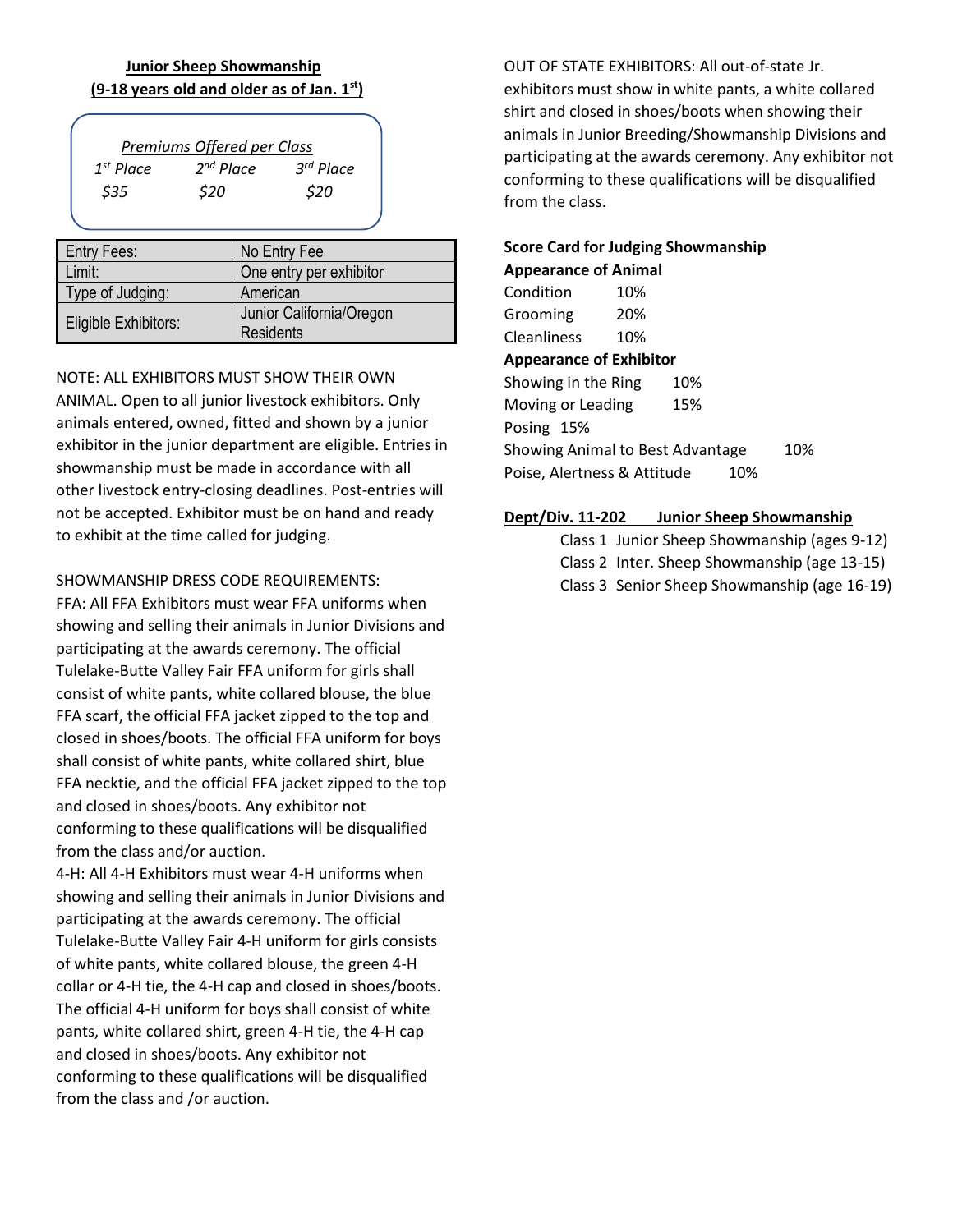## **Junior Exhibitor Breeding Sheep (9-18 years old and older as of Jan. 1st)**

| <b>ENTRY DEADLINE:</b>                  | Monday, August 15 by 5:00 p.m.                                                                                               |
|-----------------------------------------|------------------------------------------------------------------------------------------------------------------------------|
| Delivery of Exhibits,<br>Date and Time: | Tuesday, September 6th<br>7 a.m. to 10 p.m.<br>Wednesday, September 7th<br>7 a.m. to 3 p.m.; must be in place<br>by $3$ p.m. |
| Release date & Time:                    | Sunday, September 11 beginning<br>at 7pm                                                                                     |
| Depart. Supervisor:                     | Lizzie Struble                                                                                                               |
| <b>Entry Fees:</b>                      | \$5.00 per CLASS                                                                                                             |
| Limit:                                  | <b>Two Entries Per Class Per</b><br>Exhibitor                                                                                |
| Type of Judging:                        | American                                                                                                                     |
| Eligible Exhibitors:                    | Junior California/Oregon Residents                                                                                           |

 **BE SURE TO REVIEW ALL STATE AND LOCAL RULES**

| Premiums Offered per Class |                     |                        |                     |
|----------------------------|---------------------|------------------------|---------------------|
|                            | $1st$ Place<br>\$30 | $2^{nd}$ Place<br>\$20 | $3rd$ Place<br>\$10 |
|                            |                     |                        |                     |

The Supreme Champion Ram & Ewe will be selected from Champion Ewe and Ram from each division. Rosettes will be awarded to Champion Ram and Ewe.

| <b>Dept/Div. 10-203</b>                                       | <b>Hampshire</b>                                              |  |
|---------------------------------------------------------------|---------------------------------------------------------------|--|
| Class 1                                                       | <b>Yearling Ram</b>                                           |  |
| Class 2                                                       | Ram Lamb                                                      |  |
| Class <sub>3</sub>                                            | Pair Ram Lambs                                                |  |
| Class <sub>4</sub>                                            | <b>Champion Ram</b>                                           |  |
|                                                               | (do not enter) $-$ A Rosette may be awarded to the Ch. & Res. |  |
| Class 5                                                       | <b>Yearling Ewe</b>                                           |  |
| Class <sub>6</sub>                                            | <b>Pair Yearling Ewes</b>                                     |  |
| Class <sub>7</sub>                                            | Ewe Lamb                                                      |  |
| Class 8                                                       | Pair Ewe Lambs                                                |  |
| Class <sub>9</sub>                                            | <b>Champion Ewe</b>                                           |  |
| (do not enter) $-$ A Rosette may be awarded to the Ch. & Res. |                                                               |  |
| Class 10                                                      | <b>Young Flock</b>                                            |  |
| Class 11                                                      | <b>Get of Sire</b>                                            |  |
| Class 12                                                      | Flock                                                         |  |
|                                                               |                                                               |  |
| Dept/Div. 10-204                                              | <b>Dorset</b>                                                 |  |
| Class 1                                                       | <b>Yearling Ram</b>                                           |  |
| Class <sub>2</sub>                                            | Ram Lamb                                                      |  |
| Class 3                                                       | Pair Ram Lambs                                                |  |
| Class <sub>4</sub>                                            | <b>Champion Ram</b>                                           |  |
| (do not enter) $-$ A Rosette may be awarded to the Ch. & Res. |                                                               |  |
| Class <sub>5</sub>                                            | <b>Yearling Ewe</b>                                           |  |
| Class <sub>6</sub>                                            | <b>Pair Yearling Ewes</b>                                     |  |
| Class <sub>7</sub>                                            | Ewe Lamb                                                      |  |
|                                                               |                                                               |  |

| Class 8                                                       | Pair Ewe Lambs                                              |  |
|---------------------------------------------------------------|-------------------------------------------------------------|--|
| Class <sub>9</sub>                                            | <b>Champion Ewe</b>                                         |  |
| (do not enter) $-$ A Rosette may be awarded to the Ch. & Res. |                                                             |  |
| Class 10                                                      | <b>Young Flock</b>                                          |  |
| Class 11                                                      | Get of Sire                                                 |  |
| Class 12                                                      | <b>Flock</b>                                                |  |
| Dept/Div. 10-205                                              | <b>All other Breeds - Meat</b>                              |  |
| Class 1                                                       | <b>Yearling Ram</b>                                         |  |
| Class <sub>2</sub>                                            | Ram Lamb                                                    |  |
| Class 3                                                       | Pair Ram Lambs                                              |  |
| Class 4                                                       | <b>Champion Ram</b>                                         |  |
|                                                               | (do not enter) - A Rosette may be awarded to the Ch. & Res. |  |
| Class 5                                                       | <b>Yearling Ewe</b>                                         |  |
| Class <sub>6</sub>                                            | <b>Pair Yearling Ewes</b>                                   |  |
| Class <sub>7</sub>                                            | Ewe Lamb                                                    |  |
| Class 8                                                       | Pair Ewe Lambs                                              |  |
| Class 9                                                       | <b>Champion Ewe</b>                                         |  |
|                                                               | (do not enter) - A Rosette may be awarded to the Ch. & Res. |  |
| Class 10                                                      | <b>Young Flock</b>                                          |  |
| Class 11                                                      | Get of Sire                                                 |  |
| Class 12                                                      | Flock                                                       |  |
| <u>Dept/Div. 10-206</u>                                       | All other Breeds - Wool                                     |  |
| Class 1                                                       | <b>Yearling Ram</b>                                         |  |
| Class <sub>2</sub>                                            | Ram Lamb                                                    |  |
| Class 3                                                       | Pair Ram Lambs                                              |  |
| Class 4                                                       | <b>Champion Ram</b>                                         |  |
|                                                               | (do not enter) - A Rosette may be awarded to the Ch. & Res. |  |
| Class 5                                                       | <b>Yearling Ewe</b>                                         |  |
| Class 6                                                       | <b>Pair Yearling Ewes</b>                                   |  |
| Class <sub>7</sub>                                            | Ewe Lamb                                                    |  |
| Class 8                                                       | Pair Ewe Lambs                                              |  |
| Class 9                                                       | <b>Champion Ewe</b>                                         |  |
|                                                               | (do not enter) - A Rosette may be awarded to the Ch. & Res. |  |
| Class 10                                                      | <b>Young Flock</b>                                          |  |
| Class 11                                                      | Get of Sire                                                 |  |
| Class 12                                                      | Flock                                                       |  |
| <u>Dept/Div. 10-207_</u>                                      | <b>Wether Sire/Dam</b>                                      |  |
| Class 1                                                       | <b>Yearling Ram</b>                                         |  |
| Class 2                                                       | Ram Lamb                                                    |  |
| Class 3                                                       | Pair Ram Lambs                                              |  |
| Class 4                                                       | <b>Champion Ram</b>                                         |  |
|                                                               | (do not enter) - A Rosette may be awarded to the Ch. & Res. |  |
| Class 5                                                       | Supreme Ch. Ram                                             |  |
| Class 6                                                       | <b>Yearling Ewe</b>                                         |  |
| Class <sub>7</sub>                                            | <b>Pair Yearling Ewes</b>                                   |  |
| Class 8                                                       |                                                             |  |
| Class 9                                                       | Ewe Lamb                                                    |  |